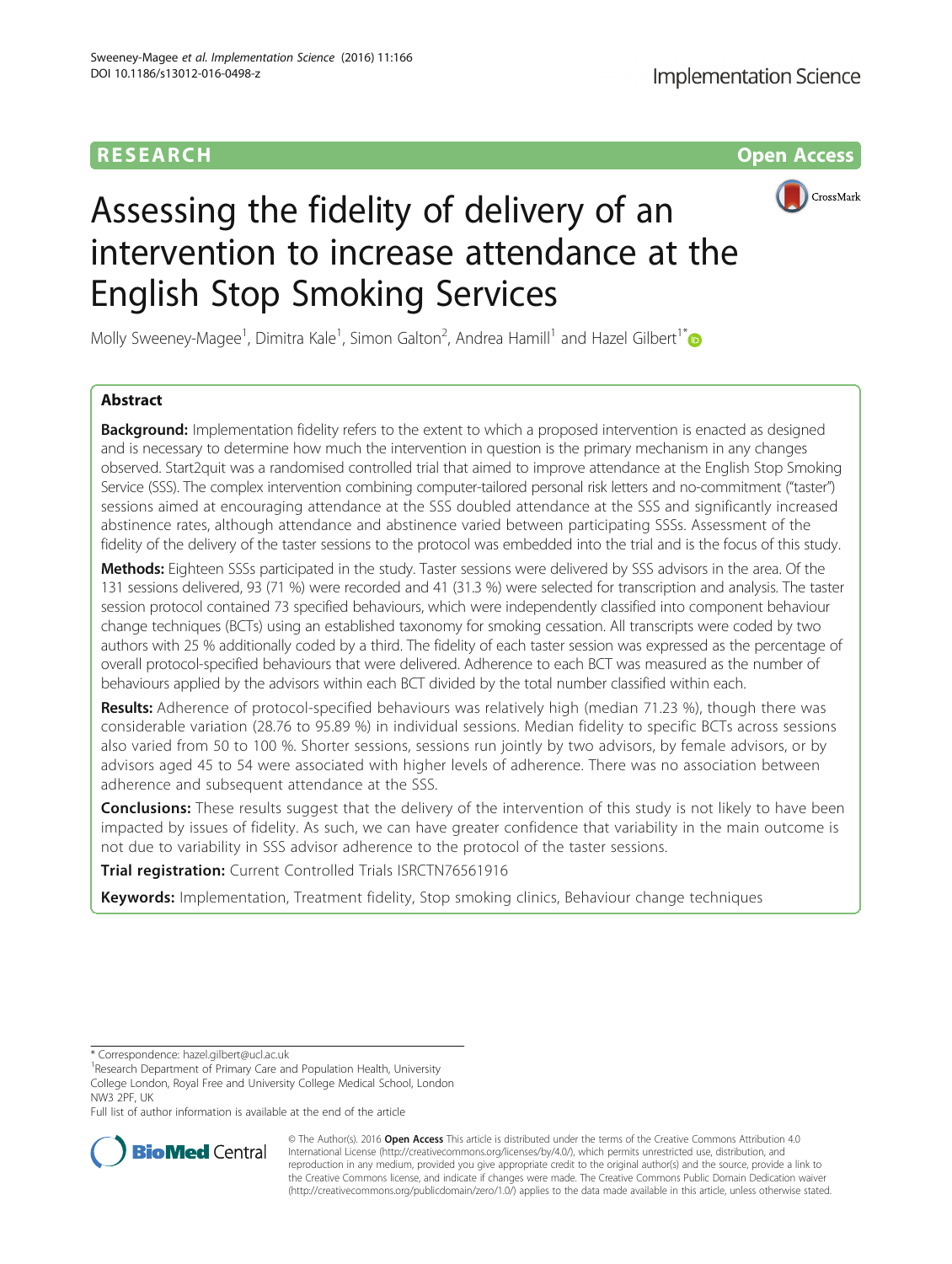# Background

Implementation fidelity refers to the extent to which a proposed intervention is enacted as designed [\[1](#page-10-0)]. Three core components of implementation fidelity have been proposed: treatment delivery, treatment receipt and treatment enactment [[2](#page-10-0)]. Assessment of each of these elements of fidelity is essential to enable the researcher to assess whether the independent variable has been manipulated as intended [[3\]](#page-10-0). Bellg and colleagues [\[4](#page-10-0)] have argued that without knowledge of fidelity, it is impossible to determine how much the intervention in question is the primary mechanism in any changes observed. Recently published guidance from the Medical Research Council has also emphasised the importance of a systemic approach to process evaluation [\[5\]](#page-10-0).

The assessment of treatment receipt and treatment enactment is a complex process involving the verification of participant understanding of intervention content and the monitoring of participant use of treatment-related strategies in everyday life [\[2](#page-10-0)]. Measurement of treatment receipt and enactment can provide important insight into the most efficacious elements of an intervention [\[6](#page-10-0)] but it is rarely carried out given the complexity of such assessments. However, the measurement of treatment delivery is a simpler process once there is a clear definition of the intervention and the necessary constituents [[7\]](#page-10-0).

Despite this, a systematic review of psychosocial treatments by Perepletchikova and colleagues [[8\]](#page-10-0) found that only 3.5 % of studies conducted any evaluation of fidelity of treatment delivery. This failure to account for intervention delivery fidelity may lead to erroneous conclusions that particular interventions are not effective when in reality, they were not implemented as intended, or the acceptance of statistically effective interventions which differ greatly from their initial design [\[4](#page-10-0)]. These can have serious financial, scientific and individual health consequences [\[2](#page-10-0)]. The severity of these consequences is magnified in evaluations of novel interventions [[9\]](#page-10-0) which do not have the benefit of previous research against which results can be compared. If new interventions are found to be successful and adopted in real-world settings, it is essential to determine that findings are due to the full delivery of the study protocol as described in publication [[6\]](#page-10-0). Detailed intervention fidelity assessment is essential for the synthesis of data; those conducting meta-analyses need to know that they are combining studies which are as homogeneous as their research question requires [\[9\]](#page-10-0).

Recent research has begun to address this issue and to propose methods to monitor the fidelity of delivery within study interventions [[4\]](#page-10-0). In particular, considerable support has been found for the use of objective identification of pre-specified intervention content via audio or video tapes of intervention delivery in the assessment of fidelity [\[2](#page-10-0)]. The use of present/absent checklists has been identified as the most reliable method of comparing delivered content to prescribed behaviours [[10, 11\]](#page-10-0). Key to this method of fidelity assessment is the pre-specified intervention content or 'treatment manual'. A manual containing explicit guidelines about the content and method of delivery of an intervention both increases the likelihood of all providers receiving the same training and information and of the intervention being implemented as designed [[4\]](#page-10-0). The content of this manual can range from the provision of general goals to a script to be followed verbatim by advisors [[10\]](#page-10-0). However, it has been found that the greater the specificity of instructions, the greater the likelihood of high fidelity [\[9\]](#page-10-0).

In addition to identifying the extent of intervention delivery fidelity, it is also important to understand the 'essential' components of an intervention [\[9](#page-10-0), [12\]](#page-10-0). Behaviour change interventions in particular are often complex with many interacting elements aiming to address different aspects of the behaviour being targeted for change [\[13](#page-10-0)]. A taxonomy of behaviour change techniques (BCTs) has been proposed to systematically detail the elements of behaviour change interventions. This has been adapted for use in a wide range of health behaviour contexts from preventing weight gain [\[14](#page-10-0)] to encouraging HIV prevention behaviours [[15\]](#page-10-0). In recent years, this taxonomy has also been modified to apply to behavioural support for smoking cessation [[16](#page-10-0)].

In this paper, we report on an assessment of the fidelity to the protocol of one part of a complex intervention of a randomised controlled trial. The Start2quit trial [[17](#page-10-0)] aimed to improve attendance at the English Stop Smoking Service (SSS), a national network of specialist smoking cessation services set up in 1999 by the Department of Health, offering intensive advice and support to smokers wanting to quit, in group or one-to-one sessions. The service is free to smokers. However, the proportion of smokers in England using the SSS has always been low at less than 5 % [\[18\]](#page-10-0), and the latest figures show a continuing downward trend [[19](#page-10-0)].

Participants of the Start2quit trial randomised to the intervention group received a computer-tailored personal risk letter and an invitation to attend a nocommitment 'taster session' to find out more about the support provided by the SSS. These taster sessions were delivered by trained SSS advisors and were based on a detailed treatment manual. Results from the trial showed that this intervention more than doubled the odds of attendance at the SSS during the 6-month period between randomisation and follow-up as measured by SSS records, compared to the control group who received a standard generic invitation to contact the service (17.4 vs 9.0 %, OR 2.12 [1.75–2.57], p < 0.001). Seven-day point-prevalent abstinence at the 6-month follow-up, validated by salivary cotinine was also significantly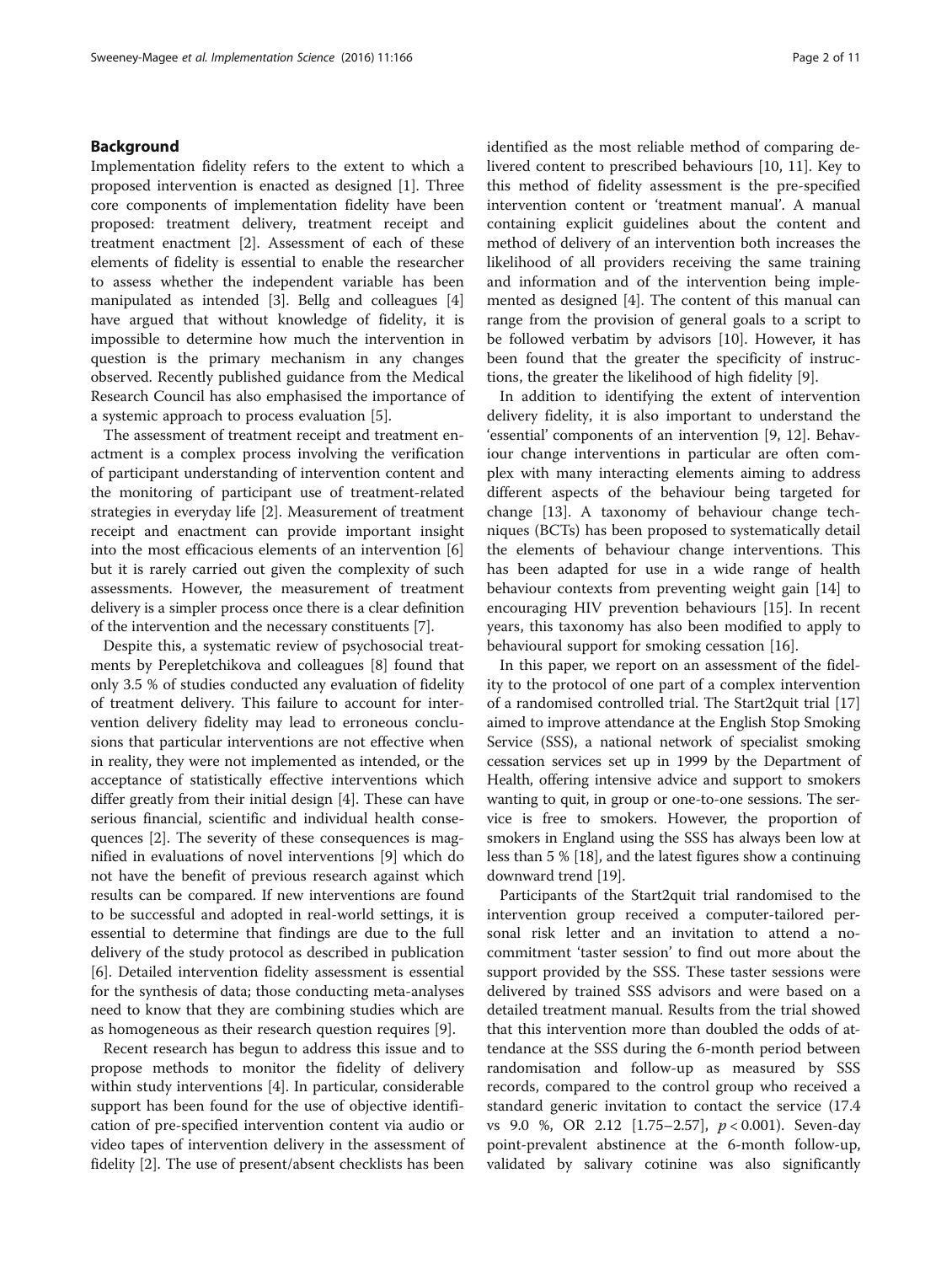higher in the intervention group (9.0 vs 5.6 %, OR 1.68 [1.32–2.15],  $p < 0.001$ ]. The number completing the 6-week SSS course was also significantly higher in the intervention than that in the control group (14.5 vs 7.0 %, OR 2.24 [1.81–2.78], p < 0.001). However, some variation was found in both attendance and in 7-day validated abstinence between SSSs. Overall attendance between SSSs varied from 2.1 to 23.1 % and validated 7-day abstinence from 2.1 to 13.4 % [[20\]](#page-10-0).

Assessment of the fidelity of the delivery of the taster sessions to the protocol was embedded into the trial and is the focus of this study. The objective was to assess the fidelity of delivery of the sessions and to identify essential elements in terms of BCTs. A total of 73 behaviours were specified in the taster session protocol, and these were classified by the researchers into 17 BCTs (15 from the taxononomy of BCTs and two novel BCTs) [\[16](#page-10-0)]. This study aimed to answer the following research questions: (a) to what extent did advisors adhere to protocolspecified content and BCTs, (b) were the characteristics of the advisors or of the sessions related to adherence to protocol-specified content, and (c) was adherence to protocol-specified content related to participants' attendance at the SSS or to validated 7-day abstinence.

#### Methods

# Start2quit study procedure

Eighteen SSSs across England and 99 general practices within the SSS areas were recruited into the trial between February 2011 and October 2013. All current cigarette and roll-up smokers over the age of 16 identified in participating practices ( $n = 106,819$ ) were sent an invitation to participate in the study along with a Smoking Behaviour Questionnaire (SBQ). Smokers returning the questionnaire and giving consent  $(n = 4384)$  were randomly allocated to the control group ( $n = 1748$ ) or to the intervention group ( $n = 2636$ ). Those in the control group were sent a generic letter advertising the SSS in their area and those in the intervention group were sent a computer-tailored letter signed by their GP containing personalised risk information and an invitation to a nocommitment 'taster session' to find out more about the SSS.

# Taster sessions

The goals of the taster session were to offer information about the SSS, to promote the service and to encourage sign up to a course. It was not intended to replicate the first session of an SSS course. A standard protocol of the content of the taster sessions was prepared and a detailed manual produced. Advisors in each SSS, already trained to give smoking cessation advice in group and one-to-one sessions and with previous experience of facilitating SSS programmes, attended a 2-h training session to enable them to facilitate the taster sessions according to the standardised protocol and manual. The training session included a basic introduction to the methodology of randomised controlled trials and of uniformity of an intervention, an explanation and clarification of the study protocol and procedures, and specified the exact information to be delivered in the session. Thus, the importance of standardising taster sessions and of delivering all protocol-specified content was emphasised, while allowing for differences in the organisation of the individual SSSs, and also allowing for advisors to deliver the information naturally, as they would in their smoking cessation clinics.

A total of 146 taster sessions were organised across the 18 SSS areas. Of these, 131 went ahead as planned and 15 were cancelled due to lower than expected recruitment rates. Only trained advisors led the taster sessions, and each session was run either by one advisor with additional administrative support provided by one other, or the presentation was divided between the two advisors, with one advisor leading and the other supplementing some of the content. To assess fidelity to the protocol, the taster sessions were, with the consent of the attendees, audio-recorded.

Of the 131 sessions delivered, 93 were recorded (71 %). The remainder were not recorded due to forgotten recording equipment, equipment failure or no consent for recording by one or more participants attending the session. Due to the quantity and length of the recordings, sessions to be transcribed and analysed were purposively selected to ensure one session by each lead advisor (where available) was included ( $n = 41, 31.3$  % of sessions delivered). If there was more than one recorded session available for a lead advisor, one session was selected at random.

To ensure that those selected were representative of the total taster sessions, analysed sessions were compared to those not analysed for session characteristics and outcome variables. There were no significant differences in length of sessions, number of attendees or in outcomes (SSS attendance or 7-day point prevalent abstinence at the 6-month follow-up).

# Attendees

Attendees in this study were defined as those participants of Start2quit who were randomised to receive the intervention and who also attended a taster session included in this analysis  $(n = 222)$ .

## Measures

# Adherence measures

The taster session protocol contained 73 specified behaviours, all of which were either specific information that the advisors should communicate (e.g. that the first SSS session involves discussion of reasons for and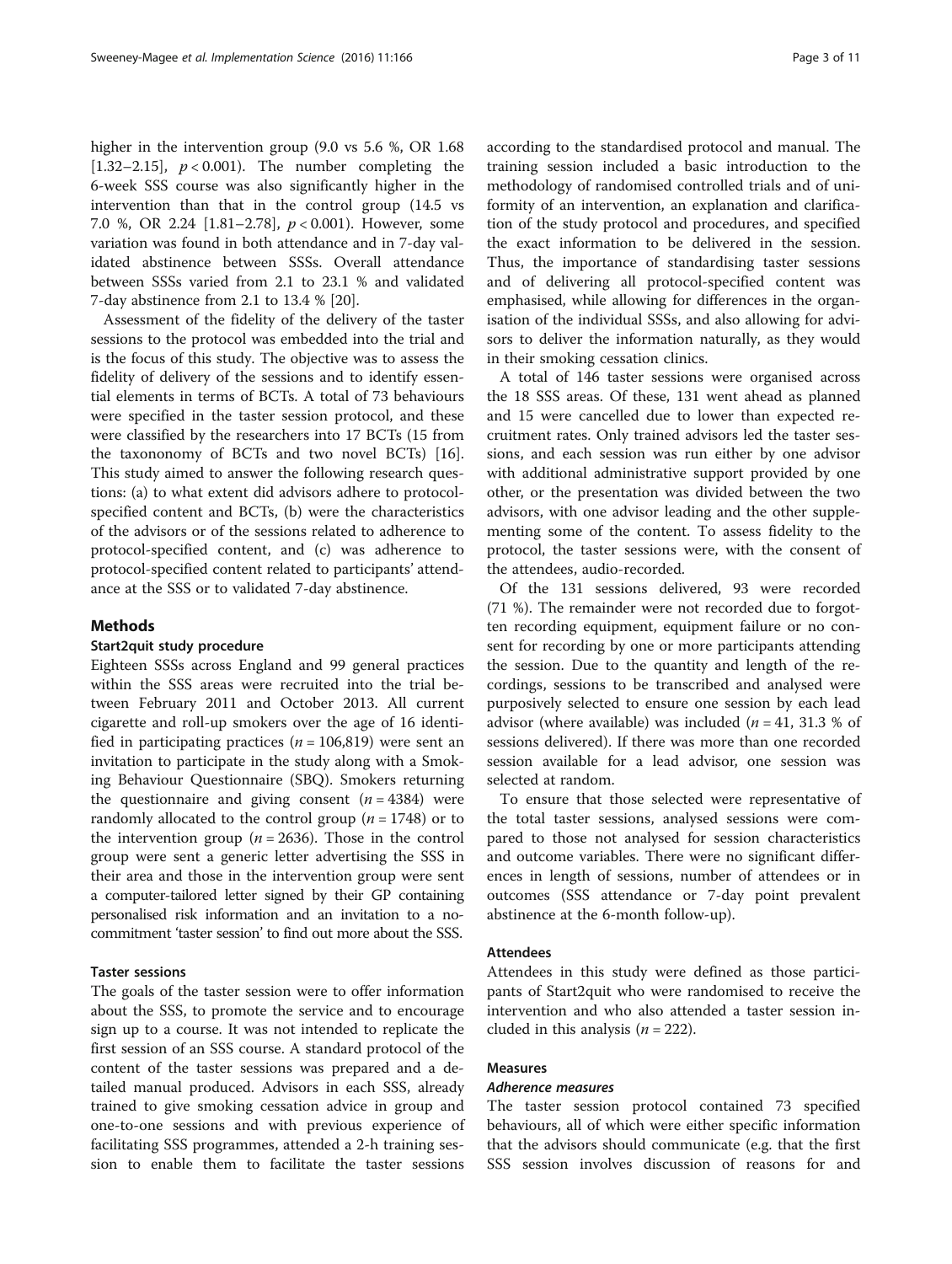against smoking) or instructions that they should follow (e.g. ask attendees how many of them enjoy smoking). A coding frame was developed by the first author based on this protocol. Two additional researchers verified the frame by checking that it contained all behaviours specified in the taster session protocol.

The behaviours specified in the coding frame were independently classified by two of the authors into component BCTs using an established taxonomy of 45 smoking cessation BCTs [\[16](#page-10-0)]. This was conducted by examining the description of each BCT and assessing if any behaviours in the coding frame corresponded with this description. For example, the coding frame behaviours of 'Making decision in first session after weighing up pros and cons' and 'Emphasises that they won't be told to quit' were matched to the BCT of 'Emphasise choice: Emphasise client choice within the bounds of evidence based practice' (see Table [1](#page-4-0) for full list). This was completed by each author separately before coming together to discuss the rational for each behaviour's classification. Following discussion, it was decided that most of the protocol-specified behaviours were represented by 15 BCTs. The remaining BCTs detailed in the taxonomy by Michie and colleagues [[16\]](#page-10-0) were not used as they were not applicable to the taster sessions. Additionally, two novel BCTs were developed to account for the remaining behaviours that did not fit into the existing 45 BCTs proposed by the taxonomy: 'Promote the SSS' and 'Importance of behaviour change'. These BCTs accounted for behaviours that were uniquely important to the aims of the taster sessions, encouraging a commitment to changing behaviour by quitting smoking utilising SSS support (Table [1\)](#page-4-0).

#### Session characteristics

Taster session characteristics included the structure of the session (one advisor or two providing content), the length of the session and number of attendees.

#### Advisor characteristics

All advisors were recruited on the basis that they were employed by the SSS and had some previous experience of assisting people to quit smoking. Advisors also completed a short questionnaire at the time of training. Data gathered included gender, age, highest educational qualification, type of smoking cessation training, time since smoking cessation training, employer, job title and number of patients seen in the previous 6 months.

# Attendee outcomes

The proportion of attendees at each session who subsequently attended the SSS, and the proportion of attendees at each session who were found to be 7-day point-prevalent abstinent at the 6-month follow-up,

biochemically validated by salivary cotinine, were measured. It is important to note that attendance at the SSS was the behaviour targeted by the taster sessions and the one hypothesised to be related to the fidelity of delivery of the intervention. However, 7-day point-prevalent abstinence data was also included to test the hypothesis that there was no link between this outcome and adherence given the potentially complex pathway between the taster sessions and cessation.

## Procedure and analysis

All transcripts were anonymised for SSS area and advisor. Each transcript was coded by a minimum of two authors; specifically MSM coded all transcripts and DK and AH coded 50 % each. The remaining authors (HG and SG) coded 25 % of the transcripts between them, chosen at random, to provide an extra level of reliability checking. Average inter-rater reliability for coding was 86 % (68–99 %) across sessions. All disagreements were resolved through discussion between researchers. Data from the coding frames were double entered into Excel and discrepancies corrected.

The fidelity of each taster session was expressed as the percentage of overall protocol-specified behaviours that were delivered, that is the number of protocol specified behaviours applied by the advisor divided by the total number of behaviours (for example: number of behaviours applied by the advisor = 50/total number of behaviours =  $73 = 68.5$  %). Adherence to each BCT was measured as the number of behaviours applied by the advisors within each BCT divided by the total number classified within each.

Mean and median adherence to protocol specified behaviours and for each BCT was calculated.  $t$  tests and analysis of variance were used to assess differences in adherence to the protocol by advisor characteristics and advising structure. Correlations were computed to explore the association between adherence to protocolspecified behaviours and the length of session. To assess whether adherence was related to the main outcome measures of attendance at the SSS and 7-day pointprevalent abstinence, high and low adherers were split into two groups (high adherers were those sessions that reached the median and above), and  $t$  tests used to assess differences in outcomes between these groups. Data were analysed in SPSS (v22).

## Ethical approval

The study was approved by the by the South West London Research Ethics Committee, and R & D approval was obtained from all participating SSSs.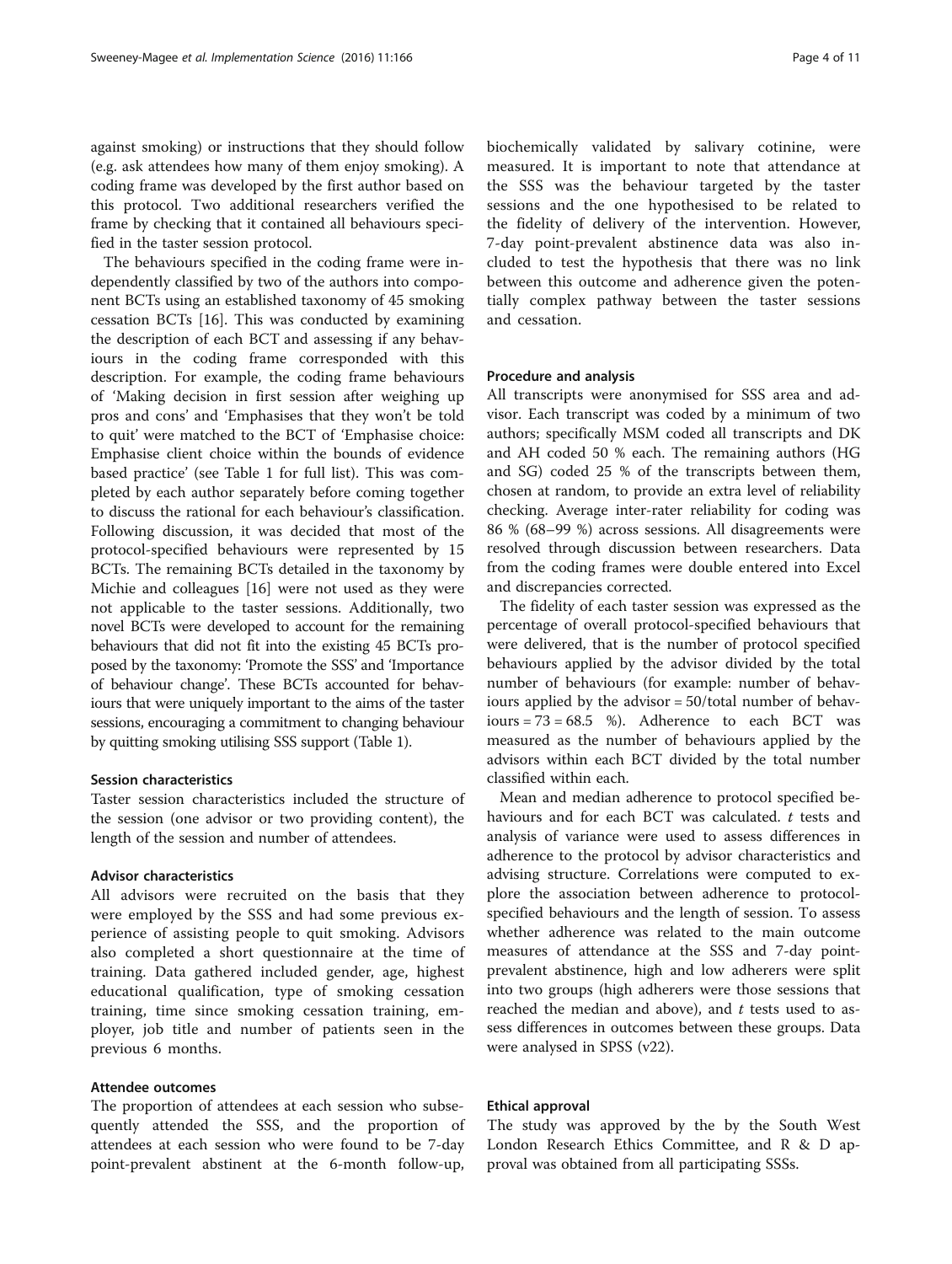| Behaviour change technique <sup>a</sup>         | Description                                                                                                                                 | Component behaviours in taster session manual ( $n = 73$ )                                                    |  |  |
|-------------------------------------------------|---------------------------------------------------------------------------------------------------------------------------------------------|---------------------------------------------------------------------------------------------------------------|--|--|
| Give information on stop-<br>smoking medication | Explain the benefits of medication, safety,                                                                                                 | 1. Use of medication is an important part of quitting                                                         |  |  |
|                                                 | potential side effects, contraindications,<br>how to use them most effectively and<br>how to get them; advise on the most                   | 2. Nicotine deprivation may lead to withdrawal<br>symptoms                                                    |  |  |
|                                                 | appropriate medication for the smoker<br>and promote effective use                                                                          | 3. Medication available to reduce cravings while<br>adjusting to not smoking                                  |  |  |
|                                                 |                                                                                                                                             | 4. How NRT works                                                                                              |  |  |
|                                                 |                                                                                                                                             | 5. Types of NRT available                                                                                     |  |  |
|                                                 |                                                                                                                                             | 6. Zyban and Champix and how they can help reduce<br>desire to smoke                                          |  |  |
| Boost motivation and                            | Give encouragement and bolster<br>confidence in ability to stop                                                                             | 1. Congratulates attendees on coming to the session                                                           |  |  |
| self-efficacy                                   |                                                                                                                                             | 2. Attending session suggests motivation to quit                                                              |  |  |
|                                                 |                                                                                                                                             | 3. This an important step in process of quitting                                                              |  |  |
|                                                 |                                                                                                                                             | 4. Positives of this, being something to prepare for                                                          |  |  |
|                                                 |                                                                                                                                             | 5. Good way of proving that attendees are doing<br>something good for their health                            |  |  |
| Build general rapport/                          | Establish a positive, friendly and professional                                                                                             | 1. Introduces self and describes personal background                                                          |  |  |
| emphasise empathy of<br>SSS advisors            | relationship with the smoker and foster a<br>sense that the smoker's experiences are<br>understood                                          | 2. Explains understanding of SSS advisors that smoking<br>is something attendees enjoy                        |  |  |
|                                                 |                                                                                                                                             | 3. Support in event of 'slip up'                                                                              |  |  |
|                                                 |                                                                                                                                             | 4. SSS can help work out cause of slip up and work out<br>strategies for avoiding future occurrences          |  |  |
|                                                 |                                                                                                                                             | 5. Recap; thank attendees for attending                                                                       |  |  |
| Elicit and answer<br>questions                  | Prompt questions from the smoker and<br>answer clearly and accurately                                                                       | 1. Asks for questions                                                                                         |  |  |
| Elicit client views                             | Prompt the client to give views on smoking,                                                                                                 | 1. Encourages participation                                                                                   |  |  |
|                                                 | smoking cessation and any aspects of the<br>behavioural support programme                                                                   | 2. Encourages attendee participation                                                                          |  |  |
|                                                 |                                                                                                                                             | 3. Encourages participation on withdrawal symptoms                                                            |  |  |
| Emphasise choice                                | Emphasise client choice within the bounds<br>of evidence based practice                                                                     | 1. Making decision in first session after weighing up pros<br>and cons                                        |  |  |
|                                                 |                                                                                                                                             | 2. Emphasises that they will not be told to quit                                                              |  |  |
| Explain expectations<br>regarding treatment     | Explain to the smoker the treatment<br>programme, what it involves, the active                                                              | 1. SSS supports smokers to stop smoking completely,<br>not to cut down                                        |  |  |
|                                                 | ingredients and what it requires of the smoker                                                                                              | 2. First session as preparation for stopping smoking                                                          |  |  |
|                                                 |                                                                                                                                             | 3. First session involves discussion of reasons for and<br>against smoking                                    |  |  |
|                                                 |                                                                                                                                             | 4. Setting of quit date will be encouraged during first<br>few sessions                                       |  |  |
|                                                 |                                                                                                                                             | 5. Emphasises that weekly contact is extremely important                                                      |  |  |
|                                                 |                                                                                                                                             | 6. Explains that this is why weekly contact is so important                                                   |  |  |
| Explain purpose of CO                           | Explain to the smoker the reasons for                                                                                                       | 1. Introduces test for CO present in body                                                                     |  |  |
| monitoring                                      | measuring CO at different time points, e.g.<br>before and after the quit date                                                               | 2. Explains its use in SSS courses                                                                            |  |  |
|                                                 |                                                                                                                                             | 3. Mentions that it will be possible to compare this<br>reading to one they have later at SSS after they quit |  |  |
| Explain the importance of<br>abrupt cessation   | Explain why it is better to stop abruptly rather<br>than cut down gradually if at all possible                                              | 1. Not a single puff rule and its effectiveness                                                               |  |  |
| Give options for support                        | Give information about options for additional<br>support where these are available (e.g. websites,<br>self-help groups, telephone helpline) | 1. How many sessions in a course                                                                              |  |  |
| with the SSS                                    |                                                                                                                                             | 2. Courses can be run by SS advisor or practice nurse                                                         |  |  |
|                                                 |                                                                                                                                             | 3. Minimum number of sessions following quit date                                                             |  |  |
|                                                 |                                                                                                                                             | 4. Gives detail on length of sessions                                                                         |  |  |

<span id="page-4-0"></span>Table 1 Protocol-specified behaviours classified into behaviour change techniques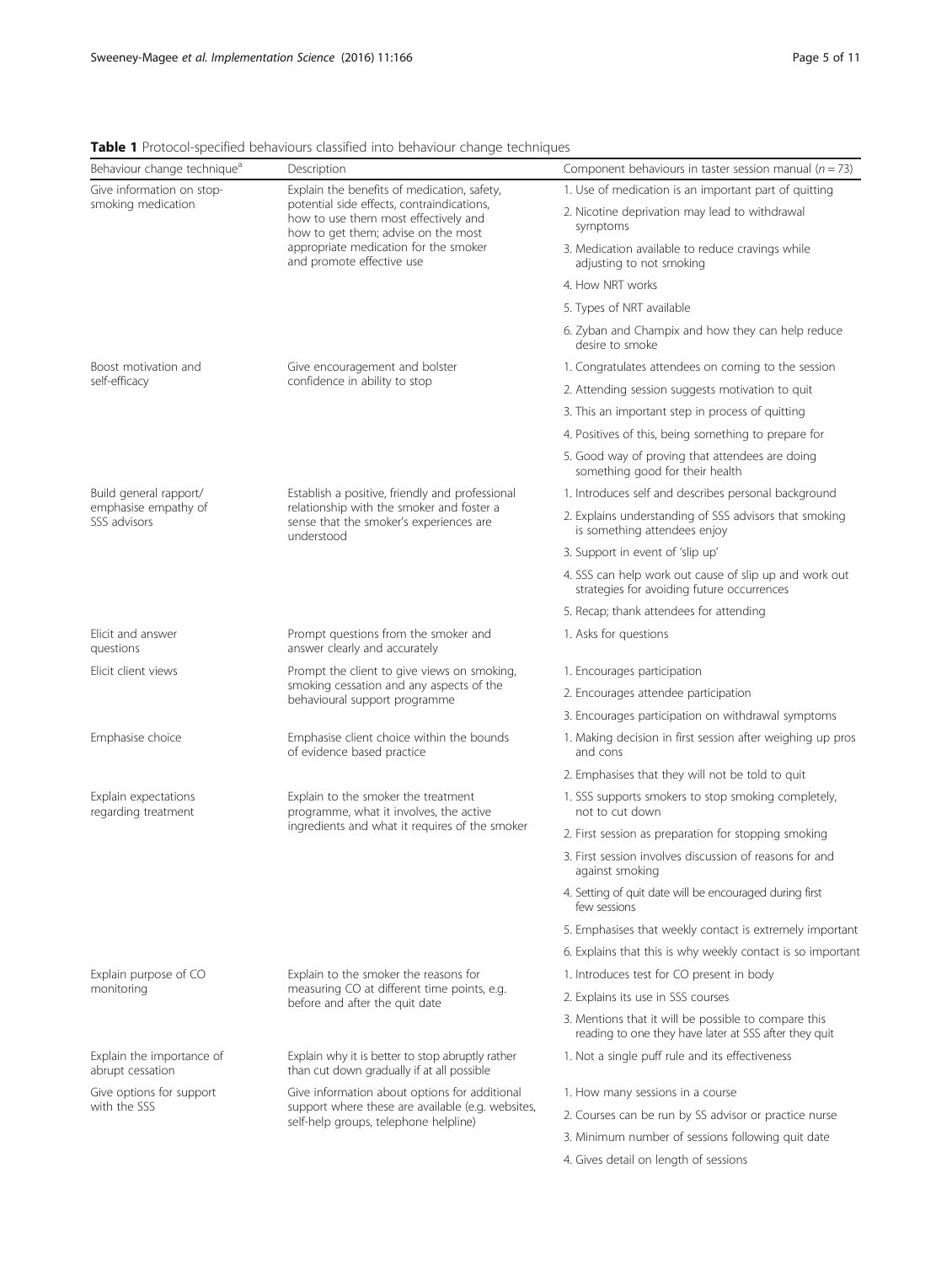| Identify reasons for wanting                      | Help the smoker to arrive at a clear                                                                                                                                                                                                               | 1. Asks attendees how many of them enjoy smoking                                                                                 |  |  |
|---------------------------------------------------|----------------------------------------------------------------------------------------------------------------------------------------------------------------------------------------------------------------------------------------------------|----------------------------------------------------------------------------------------------------------------------------------|--|--|
| and not wanting to stop<br>smoking                | understanding of his or her feelings about<br>stopping smoking, why it is important to<br>stop and any conflicting motivations                                                                                                                     | 2. Identify reasons for wanting and not wanting to<br>stop smoking                                                               |  |  |
|                                                   |                                                                                                                                                                                                                                                    | 3. Asks attendees why they are considering quitting<br>smoking                                                                   |  |  |
| Measure CO                                        | Measure expired-air carbon monoxide                                                                                                                                                                                                                | 1. Offers attendees opportunity to have CO levels read                                                                           |  |  |
|                                                   | concentration                                                                                                                                                                                                                                      | 2. Encourages all attendees to have reading taken                                                                                |  |  |
| Provide info on consequences of                   | Give, or make more salient, information about<br>the harm caused by smoking and the benefits<br>of stopping; distinguish between the harms<br>from smoking and nicotine; debunk myths<br>about low tar and own-roll cigarettes and<br>cutting down | 1. Short-term benefits of quitting                                                                                               |  |  |
| smoking and smoking cessation                     |                                                                                                                                                                                                                                                    | 2. Long-term benefits of quitting                                                                                                |  |  |
|                                                   |                                                                                                                                                                                                                                                    | 3. Explains CO is a poisonous gas contained in cigarette<br>smoke                                                                |  |  |
|                                                   |                                                                                                                                                                                                                                                    | 4. Explains nature of toxicity of CO                                                                                             |  |  |
|                                                   |                                                                                                                                                                                                                                                    | 5. Good news that levels of CO drop very quickly<br>once they stop smoking                                                       |  |  |
|                                                   |                                                                                                                                                                                                                                                    | 6. Immediately improves circulation and chance of any<br>related health problems                                                 |  |  |
| Provide info on withdrawal                        | Describe to smokers what are, and are not,                                                                                                                                                                                                         | 1. Asks attendees for any common withdrawal symptoms                                                                             |  |  |
| symptoms                                          | nicotine withdrawal symptoms, how common<br>they are, how long they typically last, what<br>causes them and what can be done to<br>alleviate them                                                                                                  | 2. Mentions common symptoms if none are suggested<br>by attendees (e.g. stress/anger/lower concentration/<br>increased appetite) |  |  |
|                                                   |                                                                                                                                                                                                                                                    | 3. Emphasises that not everyone will experience these<br>symptoms                                                                |  |  |
| Summarise information/confirm<br>client decisions | Provide a summary of information exchanged<br>and establish a clear confirmation of decisions<br>made and commitments entered into                                                                                                                 | 1. Recap-Mention that there are benefits to quitting<br>in both long and short term                                              |  |  |
|                                                   |                                                                                                                                                                                                                                                    | 2. Recap-Mention that attending a course will make<br>it four times more likely that they will have a successful<br>quit attempt |  |  |
|                                                   |                                                                                                                                                                                                                                                    | 3. Recap-Mention the courses will help develop strategies<br>to avoid smoking                                                    |  |  |
|                                                   |                                                                                                                                                                                                                                                    | 4. Recap-Mention they will also receive information on<br>available medications                                                  |  |  |
|                                                   |                                                                                                                                                                                                                                                    | 5. Recap-Remind attendees to complete an evaluation<br>form and return it to an advisor                                          |  |  |
|                                                   |                                                                                                                                                                                                                                                    | 6. Recap-Emphasise that immediate sign up to a SSS<br>course is possible                                                         |  |  |
| Importance of behaviour                           | Detail the role habits play in smoking and<br>emphasise the help the SSS can provide in<br>breaking the associations between smoking<br>and situational triggers                                                                                   | 1. Explains habitual nature of smoking                                                                                           |  |  |
| change <sup>b</sup>                               |                                                                                                                                                                                                                                                    | 2. Trigger points                                                                                                                |  |  |
|                                                   |                                                                                                                                                                                                                                                    | 3. Importance of developing strategies to break the<br>association between these trigger points and smoking                      |  |  |
|                                                   |                                                                                                                                                                                                                                                    | 4. SSS support of behaviour change                                                                                               |  |  |
|                                                   |                                                                                                                                                                                                                                                    | 5. Emphasises medication not being miracle cure and<br>behaviour change is also needed                                           |  |  |
| Promote SSS <sup>b</sup>                          | Detail the success rates of the SSS and explain                                                                                                                                                                                                    | 1. Explains SSS is based on well-researched evidence                                                                             |  |  |
|                                                   | how SSS advisors can help smokers stop<br>smoking and remain quit in the long term                                                                                                                                                                 | 2. Attending an SSS course has been proven to be<br>the best way to help people quit                                             |  |  |
|                                                   |                                                                                                                                                                                                                                                    | 3. Services are free                                                                                                             |  |  |
|                                                   |                                                                                                                                                                                                                                                    | 4. Those attending course are four times more likely<br>to stop and stay stopped than those who try and<br>quit on their own     |  |  |
|                                                   |                                                                                                                                                                                                                                                    | 5. Remaining sessions are for support                                                                                            |  |  |

# Table 1 Protocol-specified behaviours classified into behaviour change techniques (Continued)

6. Help in developing strategies to avoid smoking is key aspect of SSS course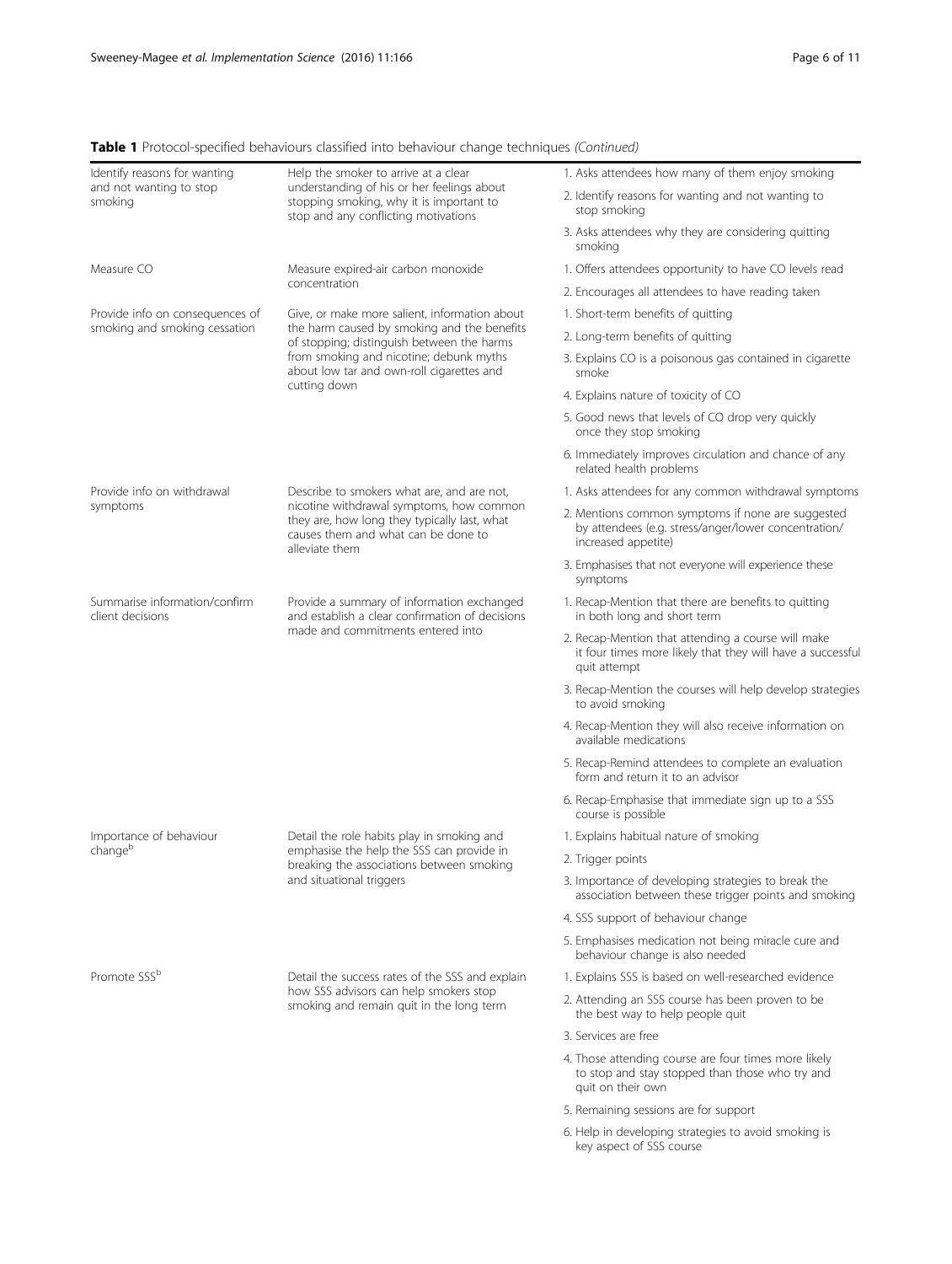| Table 1 Protocol-specified behaviours classified into behaviour change techniques (Continued) |  |  |  |
|-----------------------------------------------------------------------------------------------|--|--|--|
|                                                                                               |  |  |  |

| $a_{\text{Erom}}$ Michie of al [15] |                                                                   |
|-------------------------------------|-------------------------------------------------------------------|
|                                     | 12. Shows DVD to attendees                                        |
|                                     | 11. Mentions potential sign up                                    |
|                                     | 10. Support available from SSS advisors in this process           |
|                                     | 9. Able to find out more about these medications<br>from SSS      |
|                                     | 8. Advisors can aid in choosing between different<br>forms of NRT |
|                                     | 7. Able to find out more about NRT at SSS                         |

rom Michie et al. [\[15](#page-10-0)] <sup>b</sup>Novel BCTs not derived from Michie et al. [[15\]](#page-10-0)

# Results

#### Session characteristics

Mean session duration was 43 min and 4 s and ranged from 14 min to 1 h and 18 min. Twenty-seven sessions (65.85 %) were facilitated by one lead advisor with minimal administrative support by an additional advisor, and 14 (34.15 %) were split between two advisors with one taking the lead. The number of smokers attending a session ranged from 1 to 17 (mean =  $5.41$ , median/mode =  $4$ ).

#### Advisor characteristics

Only lead advisor characteristics were assessed due to their leading role in the taster sessions and the significantly greater proportion of the information that they communicated to attendees. The majority of advisors were female (73.17 %) and 51.22 % were aged between 45 and 54. The majority were educated to degree level or higher (73.17 %), 41.46 % had received smoking cessation training to NCSCT (National Centre for Smoking Cessation and Training) stages 1 and 2 with various additional training and 60.98 % had received training within the previous 3 years. All were employed by the SSS and 70.73 % were employed as SSS advisors. Most (90.24 %) had seen 21 or more patients in the last six months (Table [2\)](#page-7-0).

#### Adherence

A median of 71.23 % ( $m = 68.53$  %) of protocol-specified behaviours was delivered across sessions, though there was considerable variation. Adherence in individual sessions varied from 28.76 to 95.89 % (Fig. [1\)](#page-8-0). As can be seen in Fig. [1,](#page-8-0) low adherence sessions were not concentrated in particular SSS areas.

Median fidelity to specific BCTs across sessions also varied from 50 % ('Summarise information' and 'Give options for support') to 100 % in five of the BCTs (Fig. [2](#page-8-0)). However, two of the five consisted of only one behaviour, and another two consisted of only two behaviours. The fifth one: 'Provide information on the consequences of smoking and smoking cessation' consisted of six behaviours and had the highest adherence. Figure [2](#page-8-0) also shows the mode for each BCT and indicates that, with the exception of 'Summarise information', sessions included at least some of the specified behaviours included in each BCT.

# Association between adherence and session and advisor characteristics

Sessions where the advisor was assisted by a second advisor were found to have significantly higher adherence levels than sessions run by one advisor alone (75.73 vs 64.79 % [95 % CI for difference −21.61 to −0.29],  $p =$ 0.044). There was a negative correlation between session length and adherence, thus shorter session length was associated with increased adherence to protocolspecified content ( $r = -.351$ ,  $n = 41$ ,  $p < 0.025$ ).

Female advisors had significantly higher levels of adherence to protocol-specified behaviours than male advisors (72.19 vs 58.53 %,  $p = 0.018$ ). Level of adherence also varied with advisors' age, those aged between 45 and 54 were significantly more adherent (75.41 %) than advisors who were younger (61.87 %) or older (60.45 %) ( $p = 0.021$ ). Full details including CIs are reported in Table [2](#page-7-0).

#### Attendee outcomes

The proportion of attendees who subsequently attended the SSS ranged from 0 to 100 % ( $m = 44.94$  %), and the mean proportion of attendees who were found to be validated 7-day point-prevalent abstinent at the 6-month follow-up was 20.21 % (range 0 to 66.67 %).

## Association between adherence and attendee outcomes

No differences were found between the high and low in adherence groups in either the proportion of attendees attending the SSS (44 % vs 45.9 %, low vs high groups, respectively) or in the proportion who were 7-day point-prevalent abstinent (22 % vs. 18.6 %, low vs high groups, respectively).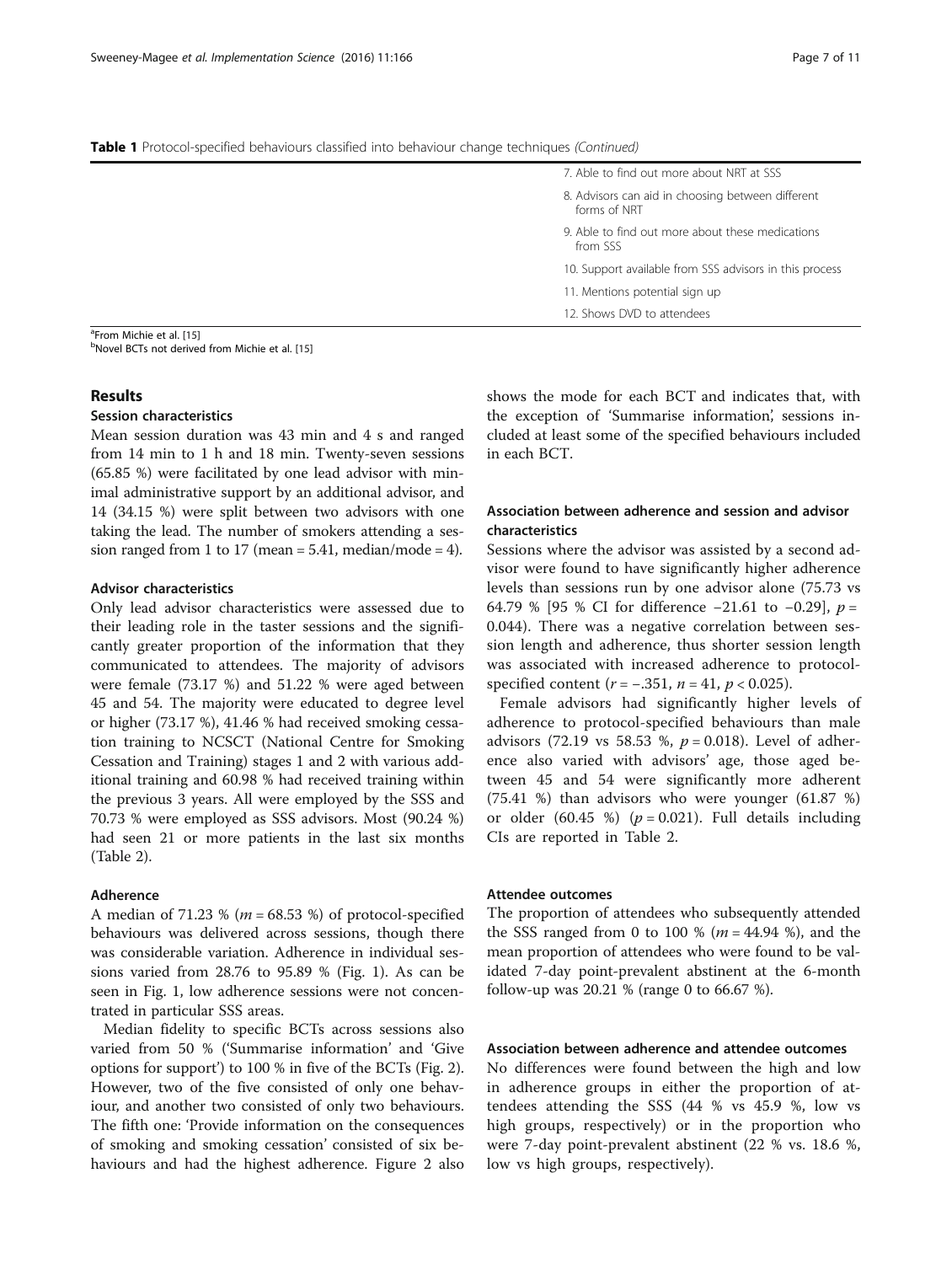|                                                  | $n\frac{9}{6}$ | Mean (SD) adherence to<br>protocol specified behaviours | 95 % CI of the difference<br>in means | $\overline{p}$ |
|--------------------------------------------------|----------------|---------------------------------------------------------|---------------------------------------|----------------|
| Gender                                           |                |                                                         | $-24.85$ to $-2.49$                   | .018           |
| Female                                           | 30/73.17       | 72.19 (15.83)                                           |                                       |                |
| Male                                             | 11/26.82       | 58.53 (15.24)                                           |                                       |                |
| Age                                              |                |                                                         |                                       | .021           |
| $18 - 44$                                        | 12/29.27       | 61.87 (17.55)                                           | 50.72 to 73.02                        |                |
| $45 - 54$                                        | 21/51.22       | 75.41 (14.3)                                            | 68.91 to 81.92                        |                |
| $55+$                                            | 8/19.51        | 60.45 (14.96)                                           | 47.94 to 72.95                        |                |
| Highest qualification                            |                |                                                         | $-15.76$ to 8.17                      | .525           |
| A level or lower                                 | 11/26.83       | 65.75 (20.17)                                           |                                       |                |
| Degree or higher                                 | 30/73.17       | 69.54 (15.43)                                           |                                       |                |
| Smoking cessation training <sup>a</sup>          |                |                                                         |                                       | .594           |
| NCSCT stage 1/plus additional<br>training        | 8/19.51        | 70.38 (15.82)                                           | 57.15 to 83.61                        |                |
| NCSCT stages 1 and 2 or SCTRP                    | 15/36.59       | 65.66 (16.24)                                           | 56.67 to 74.65                        |                |
| NCSCT stages 1 and 2 plus<br>additional training | 17/41.46       | 71.55 (17.32)                                           | 62.65 to 80.46                        |                |
| Missing                                          | 1              |                                                         |                                       |                |
| Time since stage 2 training                      |                |                                                         | $-19.98$ to 5.51                      | .257           |
| $1-3$ years                                      | 25/60.98       | 67.23 (18.71)                                           |                                       |                |
| 4+ years                                         | 11/26.83       | 74.47 (13.49)                                           |                                       |                |
| Missing                                          | 5              |                                                         |                                       |                |
| Employer                                         |                |                                                         |                                       |                |
| SSS                                              | 100/100        | 68.63 (16.65)                                           |                                       |                |
| Job title                                        |                |                                                         |                                       | .388           |
| SSS advisor                                      | 29/70.73       | 69.03 (17.78)                                           | 62.73 to 75.34                        |                |
| SSS manager                                      | 4/9.76         | 68.77 (13.4)                                            | 52.13 to 85.41                        |                |
| Healthy lifestyle advisor                        | 2/4.88         | 93.84 (2.91)                                            | 67.73 to 119.94                       |                |
| Administrator                                    | 3/7.32         | 66.2 (14.27)                                            | 30.76 to 101.63                       |                |
| Other                                            | 1/2.44         | 67.1                                                    |                                       |                |
| Missing                                          | $\overline{2}$ |                                                         |                                       |                |
| Number of patients in previous<br>6 months       |                |                                                         | $-22.59$ to 18.86                     | .857           |
| < 21                                             | 3/7.32         | 66.67 (33.68)                                           |                                       |                |
| > 20                                             | 37/90.24       | 68.53 (15.62)                                           |                                       |                |
| Missing                                          | $\mathbf{1}$   |                                                         |                                       |                |

<span id="page-7-0"></span>Table 2 Characteristics and mean adherence to protocol specified behaviours associated with characteristics of lead advisors in analysed taster sessions  $(n = 41)$ 

NCSCT Stage 1 = National Centre for Smoking Cessation and Training Stage 1 certification, NCSCT Stage 2 = National Centre for Smoking Cessation and Training Stage 2 certification

<sup>a</sup>SCTRP = Smoking Cessation Training and Research Programme

# Discussion and conclusions

This study represents a thorough assessment of intervention delivery fidelity to the taster session protocol of the Start2quit trial. The median adherence to specified behaviours of 71.23 % was high relative to similar evaluations [[21, 22\]](#page-10-0). However, one quarter of sessions fell below 50 %, one as low as 29 %. Overall adherence was greater in sessions which were run jointly by two advisors, in sessions which were run by female advisors and

by advisors aged 45 to 54. Additionally, shorter sessions were associated with higher levels of adherence. An assessment of the association between adherence and attendance at the SSS was found to be non-significant.

This study has some important implications for future fidelity assessments of novel interventions. Firstly, the finding that more specific techniques were more likely to be delivered suggests the importance of considering the previous training and expertise of those delivering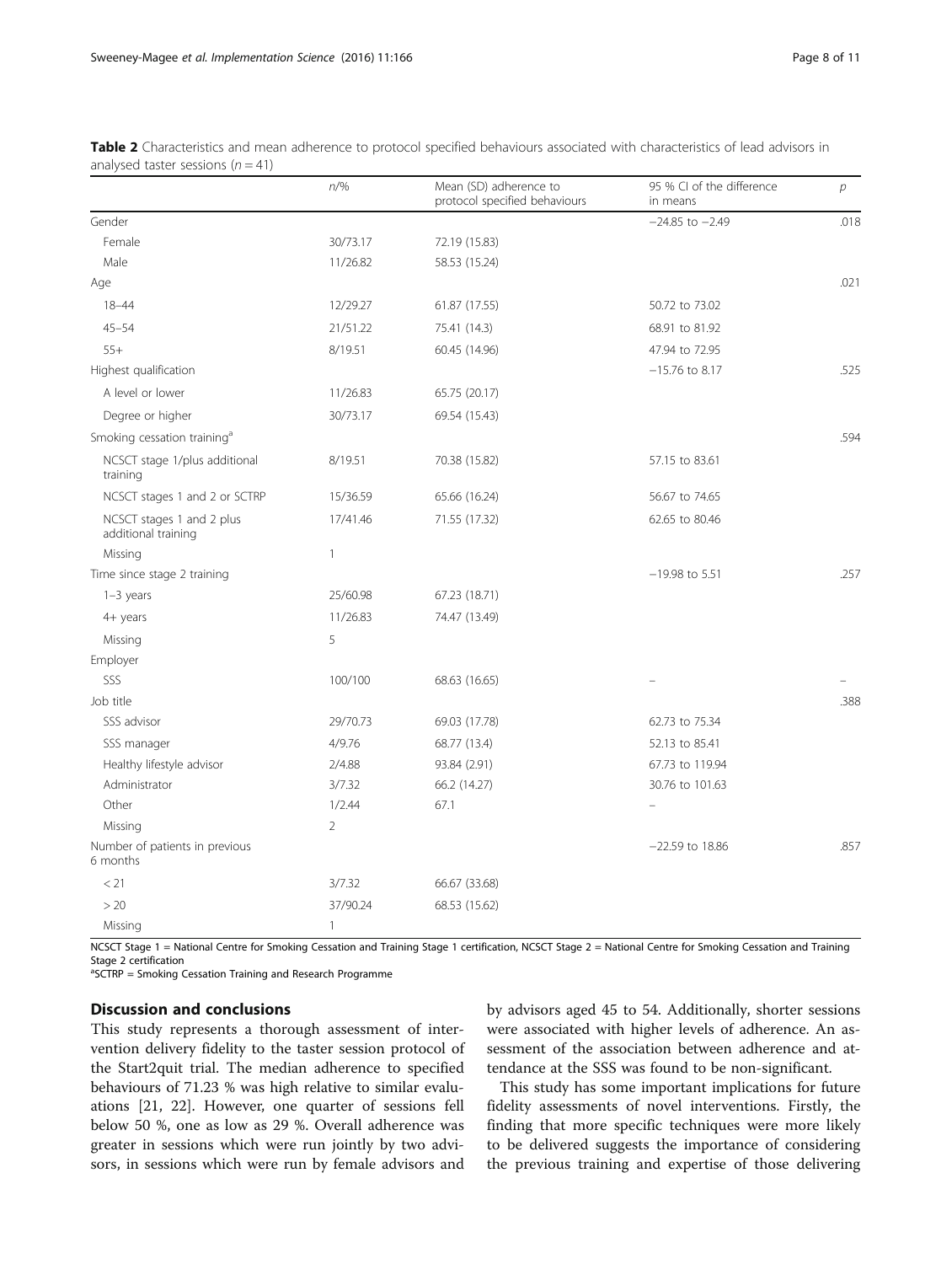

<span id="page-8-0"></span>

an intervention. While it has been reported elsewhere that more specific BCTs are less likely to be delivered reliably [\[23](#page-10-0)], this was not the case in this study. It is possible that this was due to the experience of participating advisors in delivering smoking cessation courses. This factor may also be related to the relatively high level of adherence found in the analysed sessions; employing individuals who have previous experience with behaviour change strategies may lead to greater intervention delivery fidelity than training the uninitiated in specific study-related BCTs. Additional research is needed to explore this further, particularly in areas targeted for behaviour change other than smoking.

The finding that sessions run by two advisors had higher levels of adherence than those run by a single advisor has potentially significant implications for future implementation assessments. One possible explanation for this result is that the second advisor acted as a safety net, delivering key items that the first advisor failed to present. Research in the field of sociology has suggested

that co-facilitation of training sessions can be beneficial due to shared responsibility and mutual support [\[24](#page-10-0), [25](#page-10-0)]. Thus, presenting in pairs may have mitigated feelings of nervousness for some advisors who had less experience of facilitating groups. Alternatively, having a second facilitator may have created an observant other, or feeling of assessment, increasing attention to the protocol and adherence. Caution should be exercised in relation to the finding that two advisors are more effective, as the content of the second advisor was not analysed. Future research could assess how a second facilitator may improve or aid in fidelity to protocols.

This study also examined specific advisor characteristics. Being female and being aged between 45 and 54 were significantly associated with adherence to the protocol. These findings should be treated with caution due to the small sample size, the fact that not all advisors were included in the analysed sessions, and the omission from the analysis of the contribution of secondary advisors who delivered a minority of the content.



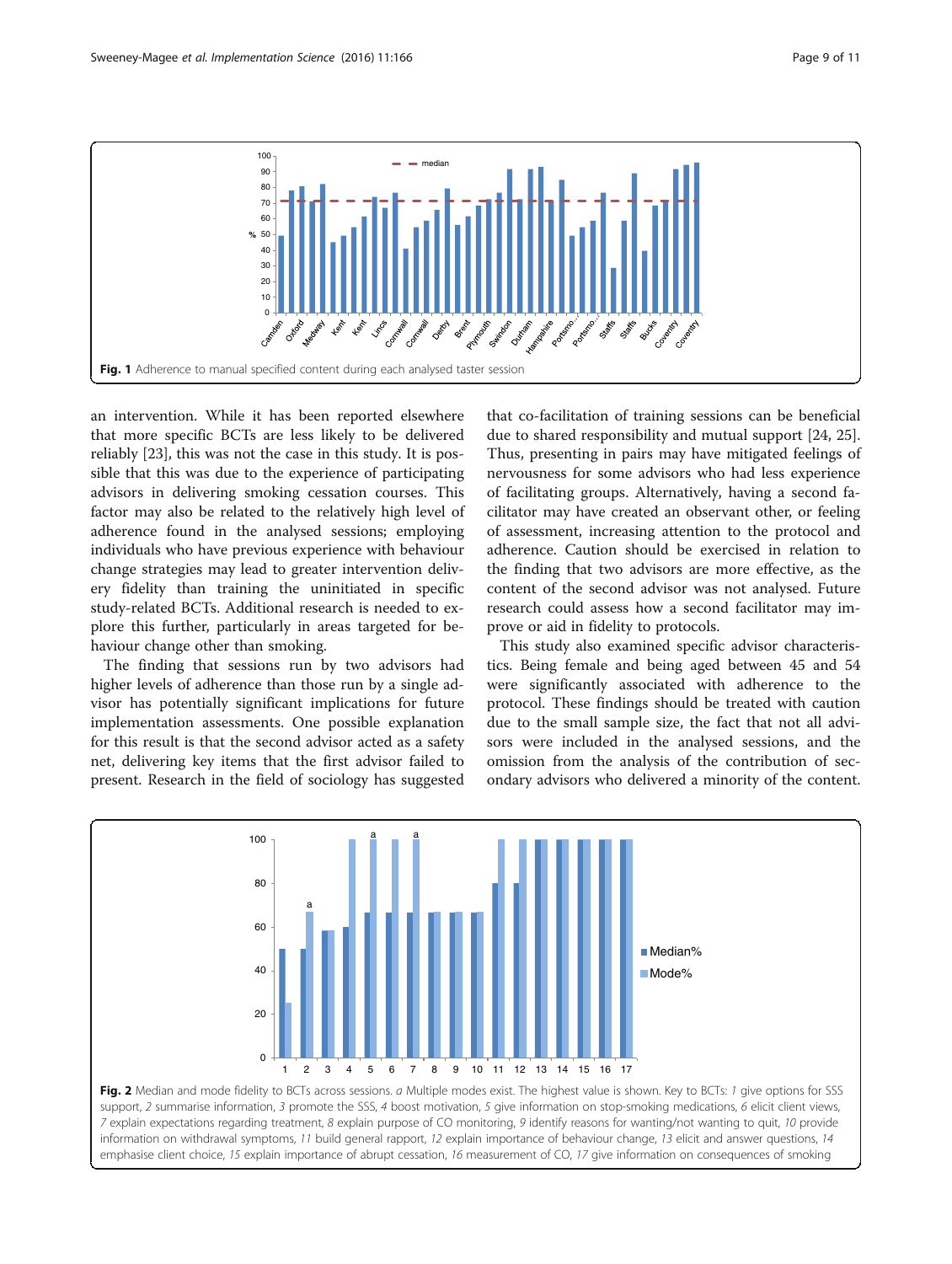However, they do indicate a need for more research into how advisor characteristics potentially influence adherence to study manuals and how this influence can be mediated through training. To date, the exploration of the reasons for variation in adherence has been largely ignored with the exception of some work on the impact of practical issues such as lack of time [\[26](#page-10-0)].

While the median adherence to specified behaviours was high, there was considerable variability across study areas suggesting some modifications be made to the training provided to advisors if this intervention were to be adopted. Specifically, it may be beneficial to tailor training to advisor experience levels in delivering behaviour change interventions. In addition, given that the two BCTs with lowest adherence were related to providing information on the SSS itself, greater emphasis on the importance of communicating this practical information may be needed.

However, the lack of association between adherence to BCTs and the outcomes of attending the SSS and 7-day abstinence suggests that absolute fidelity may not be necessary for this intervention to be effective. Absolute fidelity is rarely realistic in real-world settings, and in this intervention, it is important that advisors have some freedom to adapt to the specific needs of the people to whom they are presenting. As discussed by Dusenbury et al. [[26](#page-10-0)], key to deciding the relative importance of fidelity and adaptability may be the complexity and structure of the intervention itself. While this intervention is relatively simple, it is structured, suggesting that a fine balance between fidelity and adaptability is required. If this intervention was to be implemented, continued fidelity assessment and outcome measurement would be important to establish which of the BCTs are fundamental to the intervention, and which can be more extensively adapted in different contexts.

Finally, the lack of association between adherence and study outcomes may have been influenced by the generally high levels of motivation of attendees. Responding to an invitation to a smoking cessation study and then attending a session to find out more about the SSS indicates a high level of interest in both quitting smoking and availing of SSS support to do so. Perhaps this enthusiasm meant that the presentation of protocol-specified content was less important than theorised as attendees were already inclined to sign up for an SSS course. In addition, receiving the first half of the intervention, a personalised risk letter, may have meant that the likelihood of participants changing their behaviour had already increased and as such they were more amenable to attending the SSS or quitting smoking.

A key strength of this study is the robust methodology. All sessions were double-coded and 25 % were triplecoded. Sessions were anonymised for area and advisor to remove potential bias and inter-rater agreement was high for all sessions. The protocols were highly specific and all advisors underwent a 2-h training session. In addition, as previously mentioned, all advisors were experienced in delivering smoking-related behaviour change interventions.

A significant limitation of the study is its evaluation of only a sample of the taster sessions delivered as part of the Start2quit study, due to the prohibitive resources required to transcribe and analyse the additional 47 sessions recorded. However, the 41 sessions analysed represent 31.3 % of the total session number, well over the 20 % minimum recommended by Schlosser [\[27, 28](#page-10-0)]. Other limitations include the sole focus on adherence to the protocol and the neglect of more subtle competency related variables. Communication characteristics both content-related (e.g. providing examples to clarify point) and non-specific (e.g. empathetic tone) have been shown to influence the effectiveness of behaviour change interventions [\[29](#page-10-0)] and ideally should be evaluated [[28\]](#page-10-0). The frequency and duration of delivery of behaviours was also omitted; this 'exposure' measurement may have implications for intervention outcomes [[30\]](#page-10-0). In addition, a number of advisors provided extra information, both relevant and irrelevant. These complex factors were not examined due to the associated high evaluation burden.

We did not assess the other key components of implementation fidelity, intervention receipt and enactment. These additional measurements were outside the scope of this study but could have provided clarity on the efficacy of specific BCTs. Finally, the high rate of unrecorded sessions is an issue and it is possible that when this was due to tape failure, it was not random. For example, less well-organised and prepared advisors may have been less likely to remember to record and operate the machine correctly.

Assessing implementation fidelity is essential in ensuring that research studies are actually measuring that which they claim to be measuring [\[3](#page-10-0), [7\]](#page-10-0). This is particularly true for novel interventions [\[9](#page-10-0)] such as that described in this fidelity assessment. The results of this evaluation indicate that a key aspect of the study intervention is not likely to have been significantly impacted by issues of fidelity. As such, we can have greater confidence that variability in the main outcome of attendance at the SSS is not due to variability in SSS advisor adherence to the protocol of the taster sessions. This emphasises the importance of future research in behaviour change interventions including an assessment of fidelity. These assessments are the only way to draw any firm conclusions about the most effective ways to change behaviour.